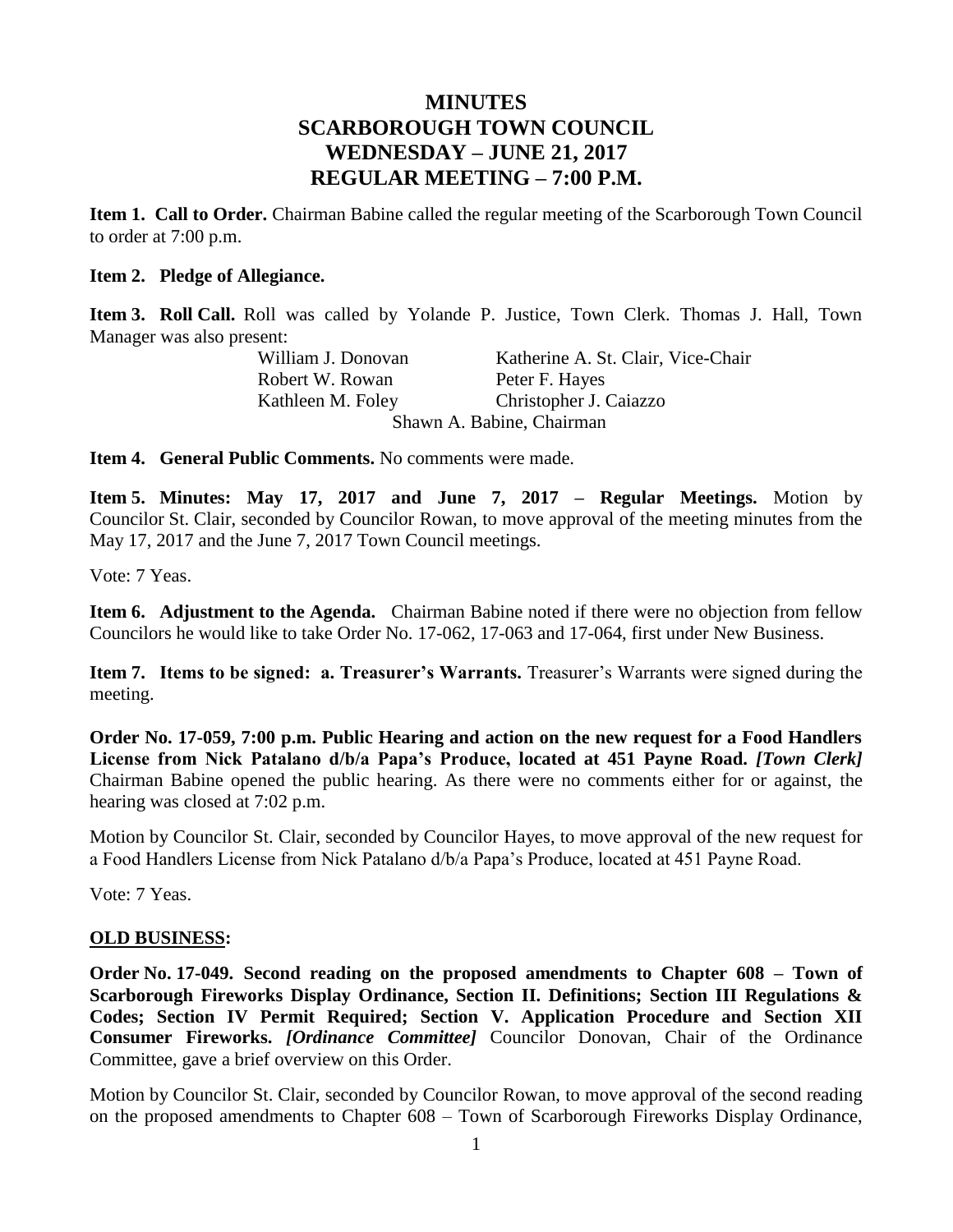Section II. Definitions; Section III Regulations & Codes; Section IV Permit Required; Section V. Application Procedure and Section XII Consumer Firework, as follows:

## **CHAPTER 608 TOWN OF SCARBOROUGH FIREWORKS DISPLAY ORDINANCE**

BE IT HEREBY ORDAINED by the Town Council of the Town of Scarborough, Maine, in Town

Council assembled, that Chapter 608 – Fireworks Display Ordinance of the Town of Scarborough,

Maine is amended as follows:

Amend Section II: Definitions – Display Fireworks, by adding the underlined text and deleting the text

shown in strikeover type, as shown below:

### **SECTION II Definitions**

**Display Fireworks** - Any combustible or explosive composition or substance; any combination of such compositions or substances; or any other article which was prepared for the purpose of producing a visible or audible effect by combustion, explosion, deflagration or detonation, including any device containing any explosive substance or flammable compound. Display fireworks are classed as Explosives, 1.3G and described as Fireworks, UN0335 by the U. S. Department of Transportation. For the purpose of this ordiance Display fFireworks  $\frac{d\theta}{dr}$  may include consumer fireworks as defined in 8 M.R.S.A§221-A. [amended 03/07/2012]

**Consumer Fireworks** – "Consumer Fireworks" has the same meaning as in 27 Code of Federal Regulations, Section 555.11 or subsequent provision, but includes only products that are tested and certified by a 3<sup>rd</sup>-party testing laboratory as conforming with United States Consumer Product Safety Commission standards, in accordance with 15 United States Code, Chapter 47. "Consumer Fireworks" does not include the following products:

- A. Missile-type rockets, as defined by the State Fire Marshal by rule;
- B. Helicopters and aerial spinners, as defined by the State Fire Marshal by rule; and
- C. Sky rockets and bottle rockets. For purposes of this definition "sky rockets and bottle rockets" means cylindrical tubes containing not more than 20 grams of chemical composition, as defined by the State Fire Marshal by rule, with a wooden stick attached for guidance and stability that rise into the air upon ignition and that may produce a burst of color or sound at or near the height of flight.

**Proximate Audience** – An audience closer to pyrotechnic devices than permitted by NFPA 1123, Code for Fireworks Displays.

**Pyrotechnic Device** – Any device containing pyrotechnic materials and capable of producing visual or audible effects by combustion, deflagration, or detonation.

### **SECTION III Regulations & Codes**

Fireworks storage, transportation, and displays are regulated through laws, codes and standards including:

a) State of Maine Laws for the Fire Service, 1997 edition, Title 8, section 222-227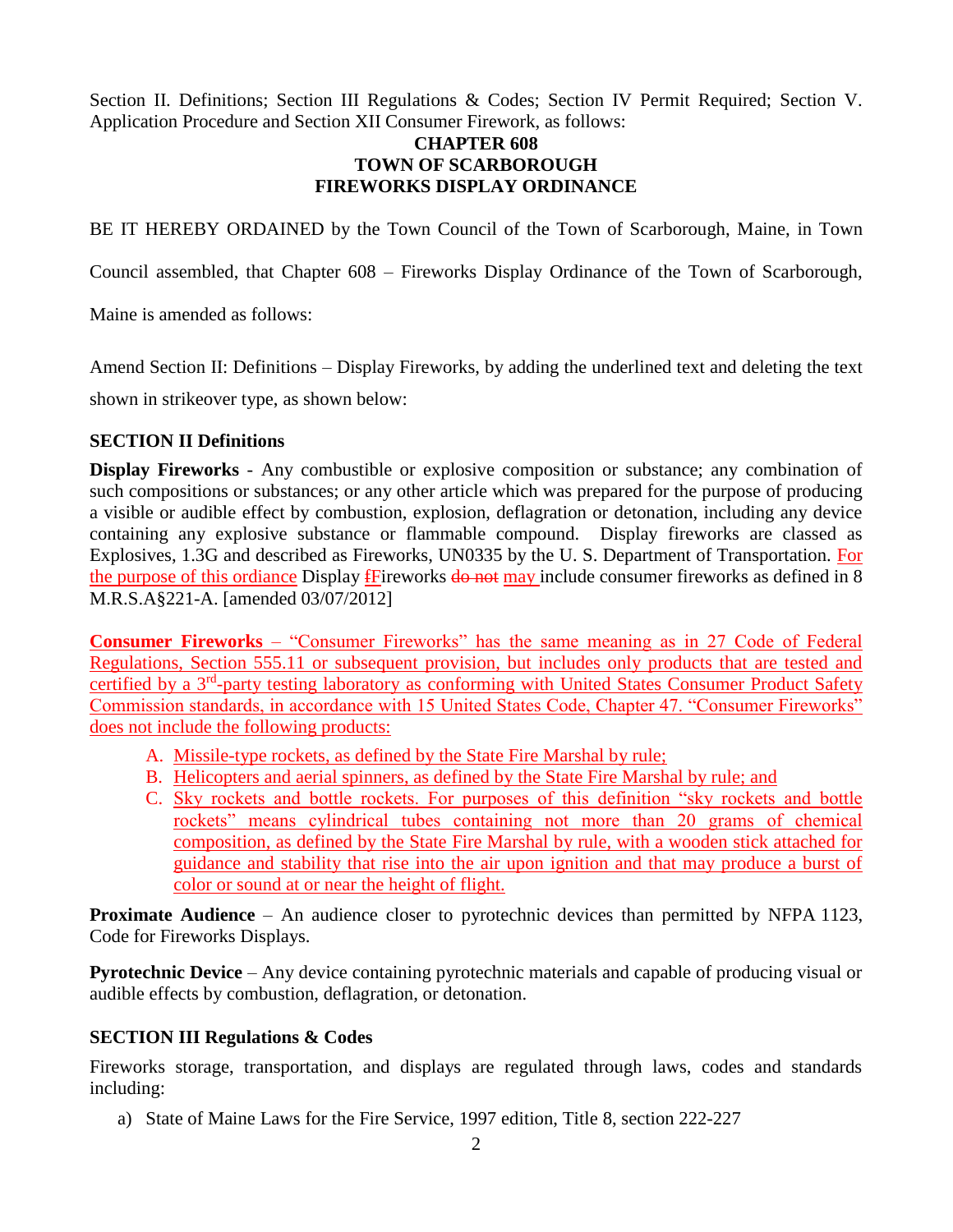- b) NFPA 1123 Code for Fireworks Displays
- c) NFPA 1126 Use of Pyrotechnics before a proximate audience
- d) Title 49 CFR, Federal Regulation for Transport
- e) Title 27 CFR, Part 181 Commerce in Explosives

All display fireworks display operators shows permitted under this ordinance shall be technicians licensed by the State of Maine Fire Marshal's Office.

Amend Section IV: Permit Required, by adding the underlined text and deleting the text shown in strikeover type, as shown below:

## **SECTION IV Permit Required**

No person shall possess, store, arrange, or detonate Display Fireworks or pyrotechnic devices before a proximate audience within the Town of Scarborough after the effective date of this ordinance without holding a valid permit from the Scarborough Fire Department and a valid permit from the State of Maine Fire Marshal's office.

No person shall possess, store, arrange, or detonate pyrotechnic devices before a proximate audience within the Town of Scarborough after the effective date of this ordinance without holding a valid permit from the Scarborough Fire Department and a valid permit from the State of Maine Fire Marshal's office

The Scarborough Fire Department may issue a seasonal permit for outdoor pyrotechnic displays before a proximate audience that are regularly scheduled, are detonated from an approved location, and are similar in size and effect.

Any person applying for a Scarborough Fireworks Permit for a show containing display explosives (1.3G) must first possess a valid permit from the Maine State Fire Marshal's Office.

Amend Section V Application Procedure, by adding the underlined text and deleting the text shown in

strikeover type, as shown below.

## **SECTION V Application Procedure**

Application for a fireworks display permit shall be made to the Scarborough Fire Department by the responsible party for the display at least ten (10) days prior to the event as outlined below:

- a) Prior to applying for a Scarborough Fire Department Fireworks Permit the applicant must have a valid State of Maine permit issued by the State Fire Marshal's office when required.
- b) A copy of the State Fire Marshal's permit application and written State Fire Marshal's permit shall accompany the local permit application form when required.
- c) Written permission from the local landowner of the property from where the fireworks will be detonated shall accompany the local permit application form.
- d) The proper fee as outlined in the current Town of Scarborough Schedule of License, Permit, and Application Fees shall be paid prior to the issuance of a local fireworks display permit.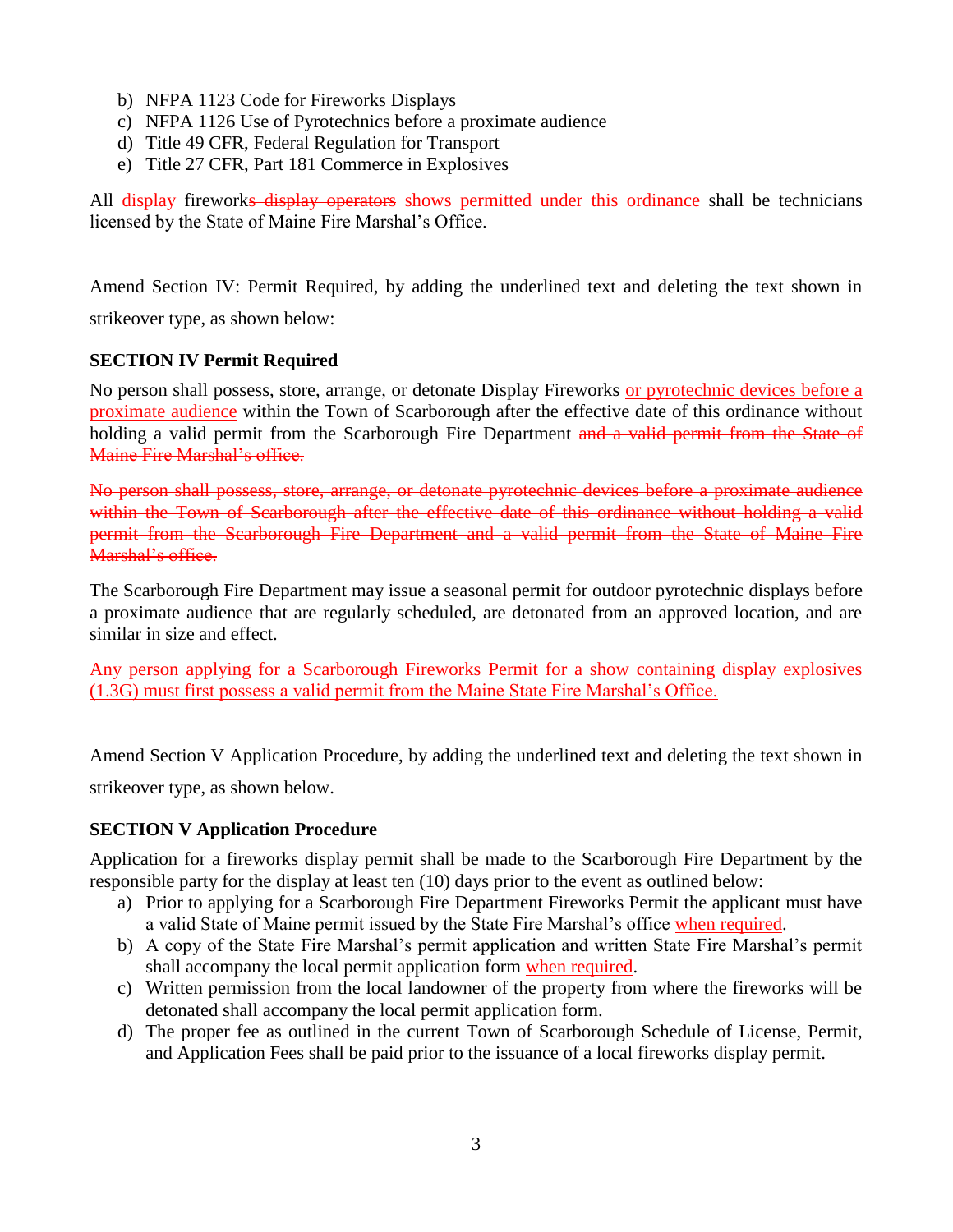Amend Section XII Consumer Fireworks, by adding the underlined text and deleting the text shown in

strikeover type, as shown below.

## **SECTION XII Consumer Fireworks.**

The regulation of consumer fireworks used without a licensed technician is as enumerated in the Town of Scarborough Consumer Fireworks Ordinance, Chapter 608A, and any other applicable state or federal law or regulation. [adopted 03/07/2012]

Vote: 7 Yeas.

**Order No. 17-050. Second reading on the proposed amendments to Chapter 608A – Town of Scarborough Consumer Fireworks Ordinance Section IV, Use of Consumer Firework Restricted; Section V. Violation and Enforcement and Section VIII: Notice.** *[Ordinance Committee]* Councilor Donovan gave a brief overview on this Order and read a prepared statement which responded to questions that he had received.

Motion by Councilor St. Clair, seconded by Councilor Hayes, to move approval of the second reading on the proposed amendments to Chapter 608A – Town of Scarborough Consumer Fireworks Ordinance Section IV, Use of Consumer Firework Restricted; Section V. Violation and Enforcement and Section VIII: Notice, as follows:

Motion by Councilor Donovan, seconded by Councilor Hayes, to move approval to amend the main motion to include an effective date of adoption be thirty dates from tonight [July 20, 2017].

Vote on amendment: 7 Yeas.

Motion by Councilor Donovan, seconded by Councilor Rowan, to move approval to amend the main motion as amended, in Section VIII, that all Retailers must notify purchasers that they must obtain a permit through the Town of Scarborough Fire Department for use of fireworks.

Vote on amendment: 7 yeas

Main Motion as Amended:

BE IT HEREBY ORDAINED by the Town Council of the Town of Scarborough, Maine, in Town

Council assembled, that Chapter 608A- Consumer Fireworks of the Town of Scarborough, Maine is

amended as follows:

## **CHAPTER 608A TOWN OF SCARBOROUGH CONSUMER FIREWORKS ORDINANCE**

### **SECTION I: Purpose**

This Ordinance regulates the use of consumer fireworks to ensure the safety of the residents and property owners of the Town of Scarborough and of the general public.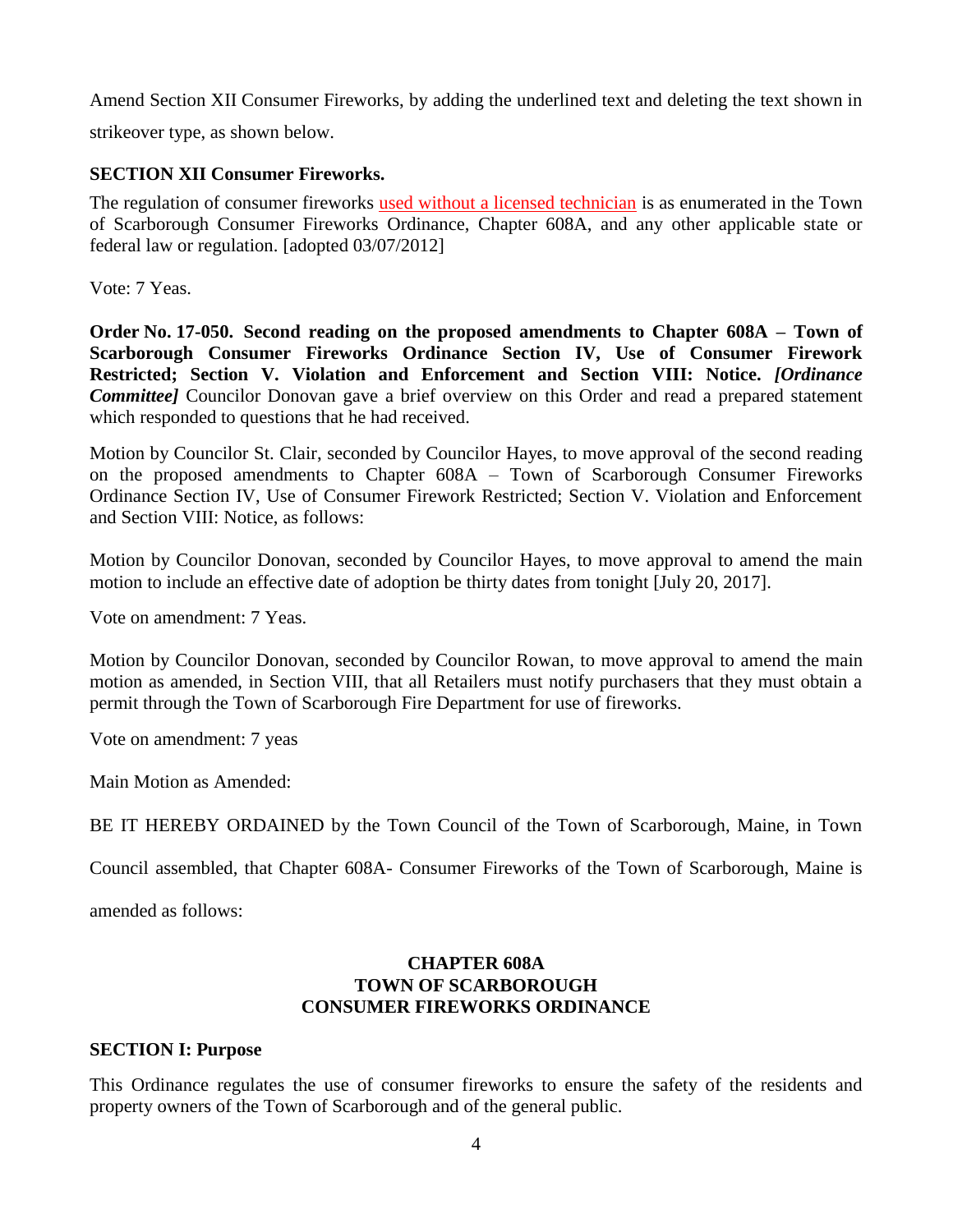### **SECTION II: Title and Authority**

This Ordinance shall be known as the "Town of Scarborough Consumer Fireworks Ordinance." It is adopted pursuant to the enabling provisions of the Maine Constitution, the provisions of 30-A M.R.S.A. § 3001, and the provisions 8 M.R.S.A. § 223-A.

### **SECTION III: Definitions**

The following words, terms and phrases, when used in this chapter, shall have the meanings ascribed to them in this section, except where the context clearly indicates a different meaning:

**Consumer Fireworks –** "Consumer fireworks" has the same meaning as in 27 Code of Federal Regulations, Section 555.11 or subsequent provision, but includes only products that are tested and certified by a 3rd-party testing laboratory as conforming with United States Consumer Product Safety Commission standards, in accordance with 15 United States Code, Chapter 47. "Consumer fireworks" does not include the following products:

- A. Missile-type rockets, as defined by the State Fire Marshal by rule;
- B. Helicopters and aerial spinners, as defined by the State Fire Marshal by rule; and
- C. Sky rockets and bottle rockets. For purposes of this definition, "sky rockets and bottle rockets" means cylindrical tubes containing not more than 20 grams of chemical composition, as defined by the State Fire Marshal by rule, with a wooden stick attached for guidance and stability that rise into the air upon ignition and that may produce a burst of color or sound at or near the height of flight.

### **SECTION IV: Use of Consumer Fireworks Restricted**

A person shall not use, display, fire, or cause to be exploded (collectively, "Setting Off") consumer fireworks within the Town of Scarborough or in or from any watercraft within waters of the Town except upon the following conditions:

- a) Upon submission of a Notification of Intent to the Scarborough Fire Department in the form appended hereto as Appendix A.
- b) Only during the following days and times:
	- i. July  $3^{rd}$  and  $4^{th}$  and December  $31^{st}$  and January  $1^{st}$ , beginning at 9:00 a.m. and ending at 10:00 p.m.

### **SECTION V: Violation and Enforcement**

- a) PENALTY FOR VIOLATION: Any person who violates the provisions of this Ordinance and the owner of any property upon which any violation of the ordinance occurs, shall commit a civil violation punishable by a penalty of not less than one hundred dollars (\$100.00) and not more than five hundred dollars (\$500.00) plus attorney's fees and costs to be recovered by the Town of Scarborough for its use. Each day such violation occurs or continues to occur shall constitute a separate violation.
- b) ENFORCEMENT: This Ordinance shall be enforced by the Town of Scarborough Police Department.
- c) INJUNCTION: In addition to any other remedies available at law or equity, the Town of Scarborough, acting through its Town Manager, may apply to any court of competent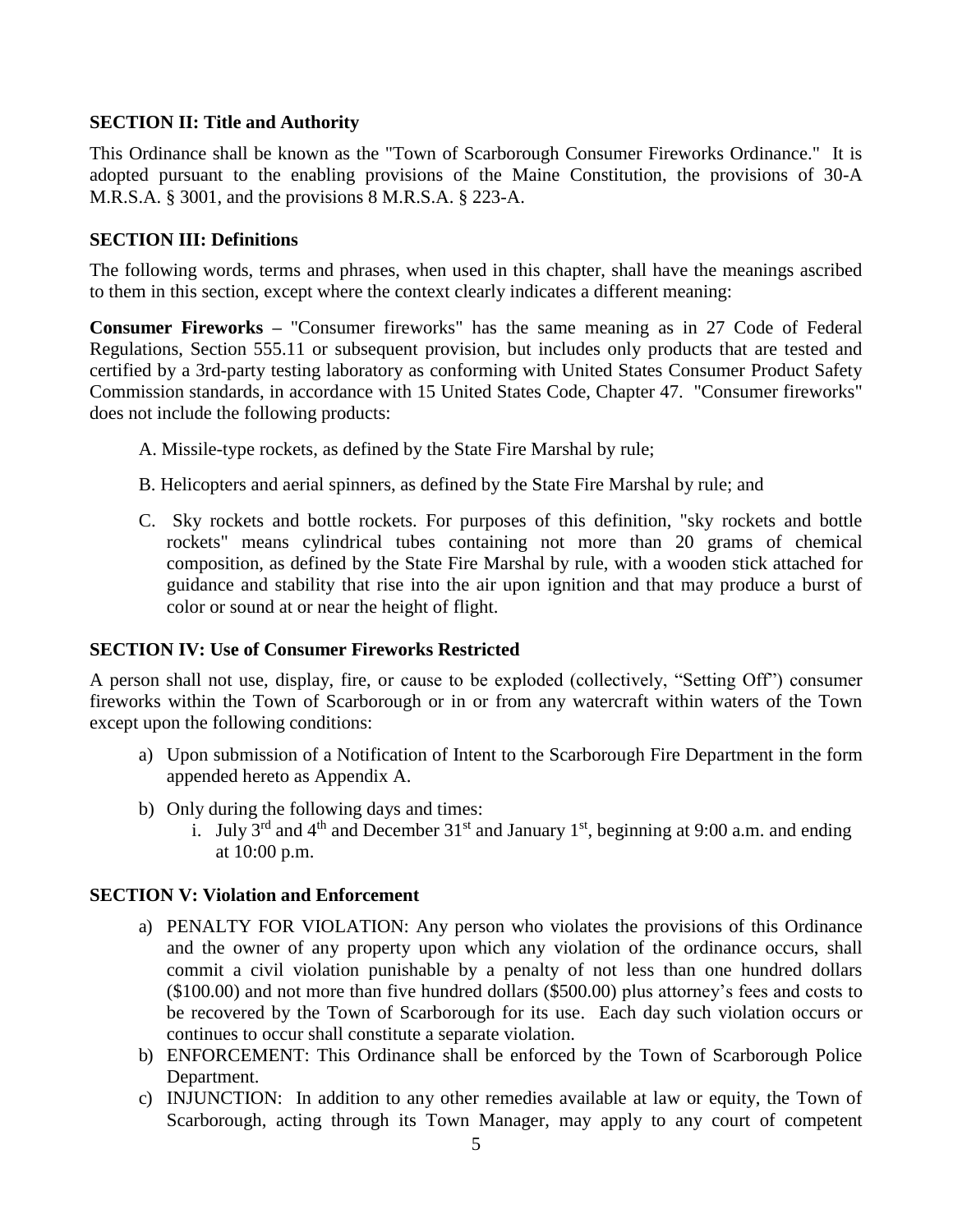jurisdiction to enjoin any planned, anticipated or threatened violation of this Ordinance.

d) SEIZURE & DISPOSAL OF CONSUMER FIREWORKS: The Town may seize consumer fireworks that the Town has probable cause to believe are used or sold in violation of this Ordinance and shall forfeit seized consumer fireworks to the State for disposal.

### **SECTION VI: Exceptions**

This Ordinance does not apply to a person or group of persons issued a fireworks display permit by the Town of Scarborough pursuant to the Town of Scarborough Fireworks Display Ordinance, Chapter 608, and/or the State of Maine in accordance with 8 M.R.S.A. §§ 227-A to 237.

The regulation of the display of fireworks shall otherwise be as provided for in the Town of Scarborough Fireworks Display Ordinance, Chapter 608, and any other applicable state or federal law or regulation.

### **SECTION VII: Severability**

In the event that any section, subsection or portion of this Ordinance shall be declared by any court of competent jurisdiction to be invalid for any reason, such decision shall not be deemed to affect the validity of any other section, subsection or portion of this Ordinance.

## **SECTION VIII: Notice**

Any authorized retailer for the sale of Consumer Fireworks in the Town of Scarborough shall provide written notice at the time of sale to all purchasers of Consumer Fireworks at their Scarborough retail stores that Notification of Intent, as set forth in SECTION IV above is required for use of Consumer Fireworks in the Town of Scarborough.

## **Appendix A**

## **Consumer Fireworks Notification of Intent**

| Name:                                                                                                                                                                                                                                | Date: $\qquad \qquad$                                                                                                                                                                                                                                                                                                                                                                                                                            |
|--------------------------------------------------------------------------------------------------------------------------------------------------------------------------------------------------------------------------------------|--------------------------------------------------------------------------------------------------------------------------------------------------------------------------------------------------------------------------------------------------------------------------------------------------------------------------------------------------------------------------------------------------------------------------------------------------|
| Address: <u>and the contract of the contract of the contract of the contract of the contract of the contract of the contract of the contract of the contract of the contract of the contract of the contract of the contract of </u> | Phone: $\frac{1}{\sqrt{1-\frac{1}{2}} \cdot \frac{1}{\sqrt{1-\frac{1}{2}} \cdot \frac{1}{\sqrt{1-\frac{1}{2}} \cdot \frac{1}{\sqrt{1-\frac{1}{2}} \cdot \frac{1}{\sqrt{1-\frac{1}{2}} \cdot \frac{1}{\sqrt{1-\frac{1}{2}} \cdot \frac{1}{\sqrt{1-\frac{1}{2}} \cdot \frac{1}{\sqrt{1-\frac{1}{2}} \cdot \frac{1}{\sqrt{1-\frac{1}{2}} \cdot \frac{1}{\sqrt{1-\frac{1}{2}} \cdot \frac{1}{\sqrt{1-\frac{1}{2}} \cdot \frac{1}{\sqrt{1-\frac{1}{2$ |
| Location Requested:                                                                                                                                                                                                                  |                                                                                                                                                                                                                                                                                                                                                                                                                                                  |
| Dates Requested:                                                                                                                                                                                                                     |                                                                                                                                                                                                                                                                                                                                                                                                                                                  |

I understand that this Notification of Intent applies only to the dates listed and may be made null by the Scarborough Fire Department if weather conditions so warrants.

If the location is other than a property owned by me, I have permission of the owner of the property.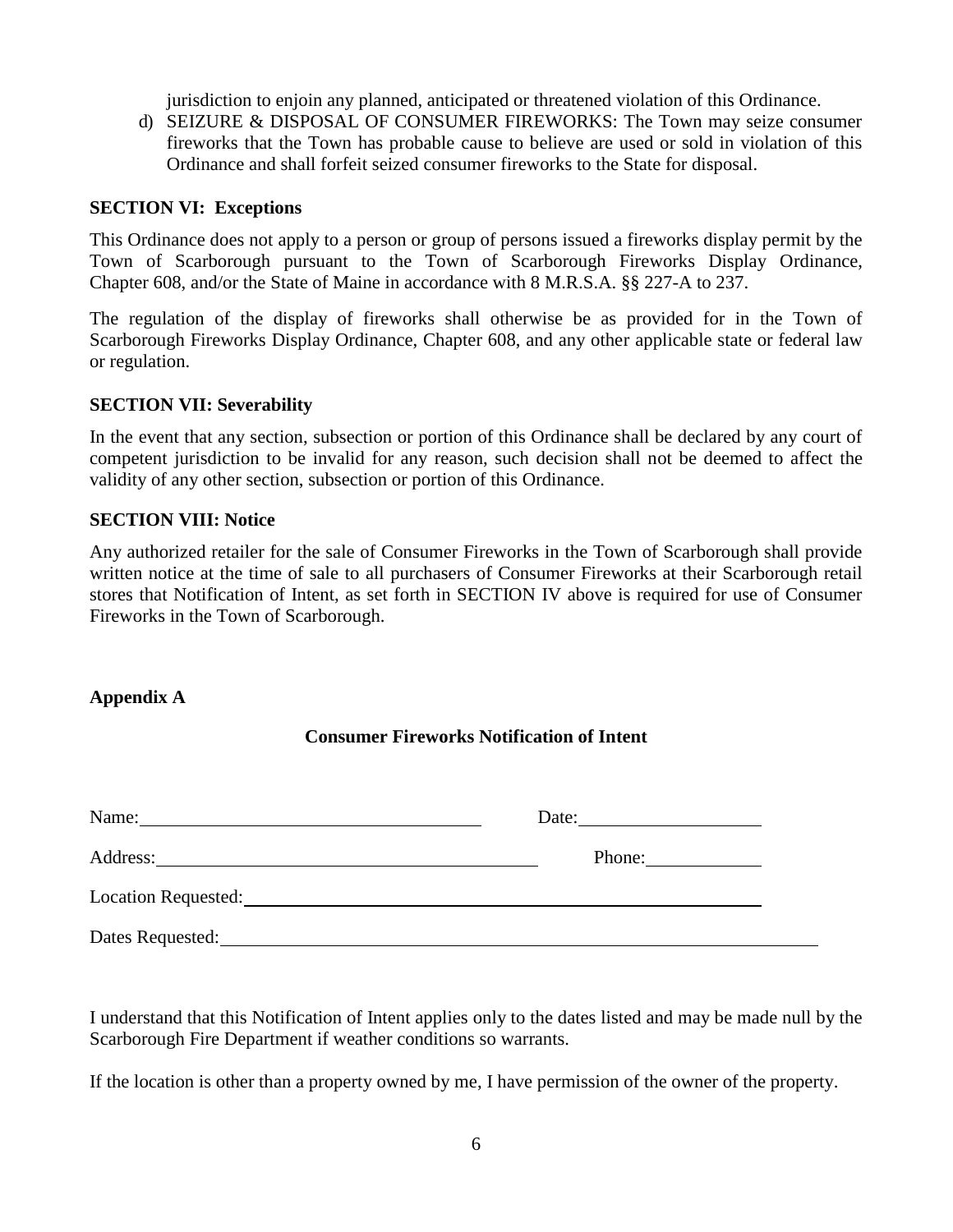I have liability insurance for any bodily injury or property damage that may result from fireworks use.

If have read the Respect Your Neighbors Guidelines of the Town of Scarborough, attached hereto and agree to follow its terms.

|                             | <b>Signature of Applicant</b> |  |
|-----------------------------|-------------------------------|--|
| <b>Official Use Only</b>    |                               |  |
| Date Received:              |                               |  |
| <b>Authorized Signature</b> | Date signed                   |  |

## **Town of Scarborough Respect Your Neighbors Consumer Fireworks Guidelines**

- Use fireworks strictly in accordance with the submitted notification.
- Do not use fireworks after 10:00 p.m. on the days allowed.
- Do not use fireworks in any way that could unreasonably infringe upon your neighbors' safety or peaceful enjoyment of their property.
- Inform your neighbors in advance where and when you are planning to use fireworks.
- Do not use fireworks near animals or livestock that may become frightened.
- Only set off fireworks in areas where no fireworks debris will fall on your neighbors' property or any environmentally sensitive areas (e.g., beaches, marshes or wetlands).
- Do not permit anyone under the age of 21 to use fireworks.
- Carefully follow the safety instructions provided by the Seller of the fireworks.

## Vote: 7 Yeas

## **Order No. 17-052. Second reading on the request for discontinuance of a portion of Beech Ridge Road.** *[Town Engineer]* Angela Blanchette, Town Engineer, gave a brief update on this Order.

Motion by Councilor St. Clair, seconded by Councilor Caiazzo, to move approval of the second reading on the request for discontinuance of a portion of Beech Ridge Road and schedule a public hearing, as follows: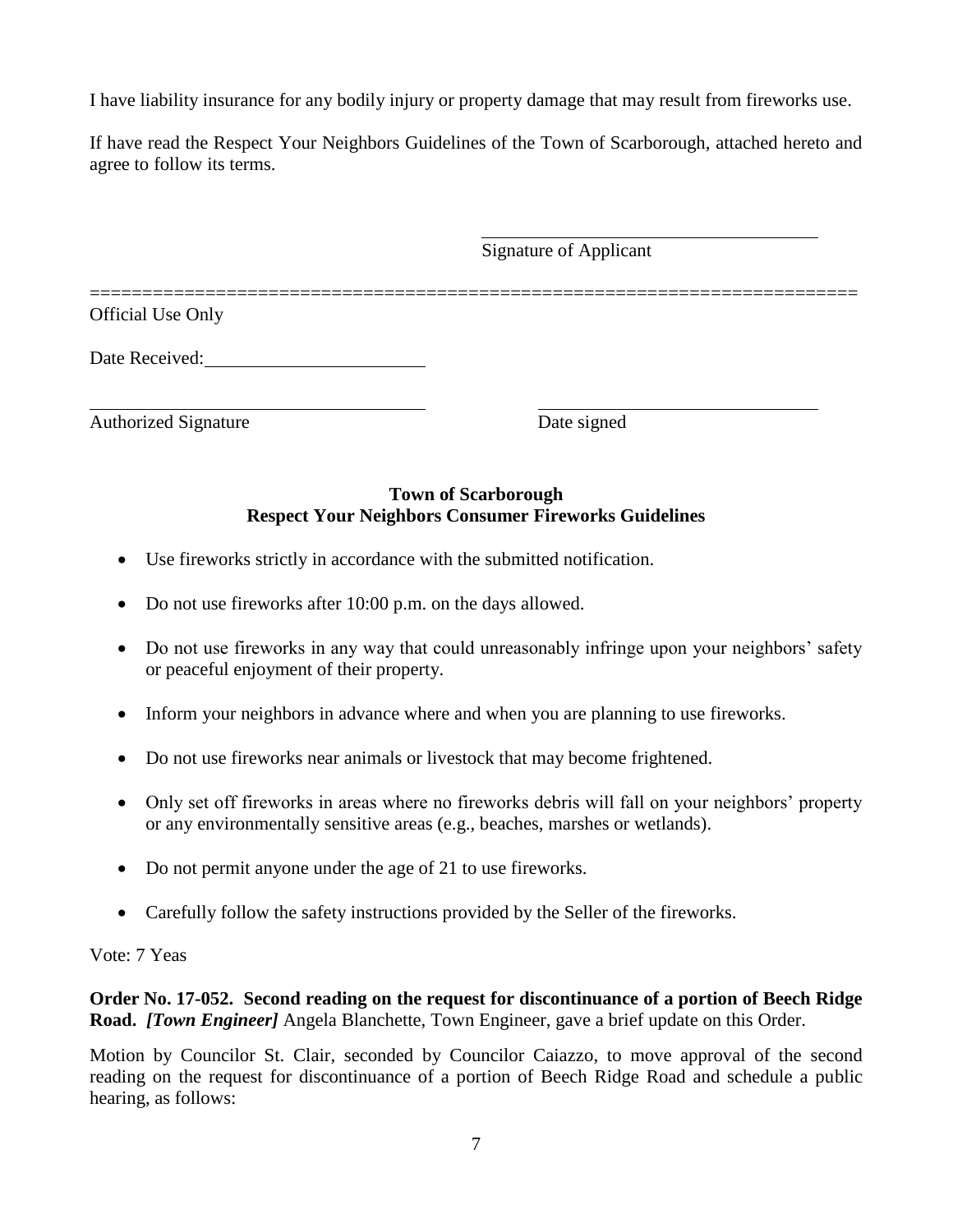### **ORDER OF DISCONTINUANCE**

The Municipal Officers of the Town of Scarborough having filed with the Town Clerk this Order of Discontinuance for the purpose of discontinuing a portion of the way known as Beech Ridge Road hereinafter described pursuant to the provisions of Section 3026 of Title 23 of the Maine Revised Statutes, and the Municipal Officers having given notice of said discontinuance to Pamela Dillion and Maine Turnpike Authority, being all abutters to said portion of said way, and to the municipal planning board, it is hereby:

ORDERED, that pursuant to the provisions of Section 3026 of Title 23 of the Maine Revised Statutes, the Town of Scarborough, Maine does hereby discontinue and terminate all its interests in that portion of the way known as Beech Ridge Road which is bounded and described as follows:

Beginning at a point on the northerly sideline of Beech Ridge Road as described in Vol 1 Page 215, at the common line of land between Pamela J. Dillion as described in Deed Book 21540 page 183 and Stephanie Williams as described in Deed Book 13113 Page 189;

Thence, S 45º22'21" E along said northerly sideline of Beech Ridge Road 77.88 feet;

Thence, S 33º55'21" E along said northerly sideline of Beech Ridge Road 191.58 feet to the northerly sidelines of said Beech Ridge Road as shown on "Maine Turnpike Authority, Maine Turnpike Section 1-Kittery to Portland Property Plan, Town of Scarborough, Cumberland County" Supplemental Sheet 6, October 1946 by Howard, Needles, Tammen, and Bergendoff;

Thence, N 47º36'38" W along the northerly sideline of said Beech Ridge Road as shown on said Supplemental Sheet 6 a distance of 34.86 feet to a capped iron rod to be set; Thence, the following courses and distances through the current Beech Ridge Road Right of Way:

N 44º56'19" W 69.52 feet;

N 50º29'58" 155.68 feet to a mag. nail to be set;

N 37º53'39" E 44.84 feet to a capped iron road to be set at the northerly line of said Beech

Ridge Road as shown on said Supplemental Sheet 6;

Thence continuing N 37º53'39" E a distance of 8.31 feet to the northerly sideline of Beech Ridge Road as described in Volume 1 Page 215 and the point of beginning, containing approximately 7,768 sf.

FURTHER ORDERED, that no damages are awarded to any person by reason of this discontinuance of said portion of said way;

FURTHER ORDERED, that no public easement shall remain in said portion of said way after its discontinuance with the exception and reserving right to maintain any and all highway slopes and drainage structures that may be located upon or within the above-described section of road.

Signed by a majority of the MUNICIPAL OFFICERS OF THE TOWN SCARBOROUGH.

Vote: 7 Yeas.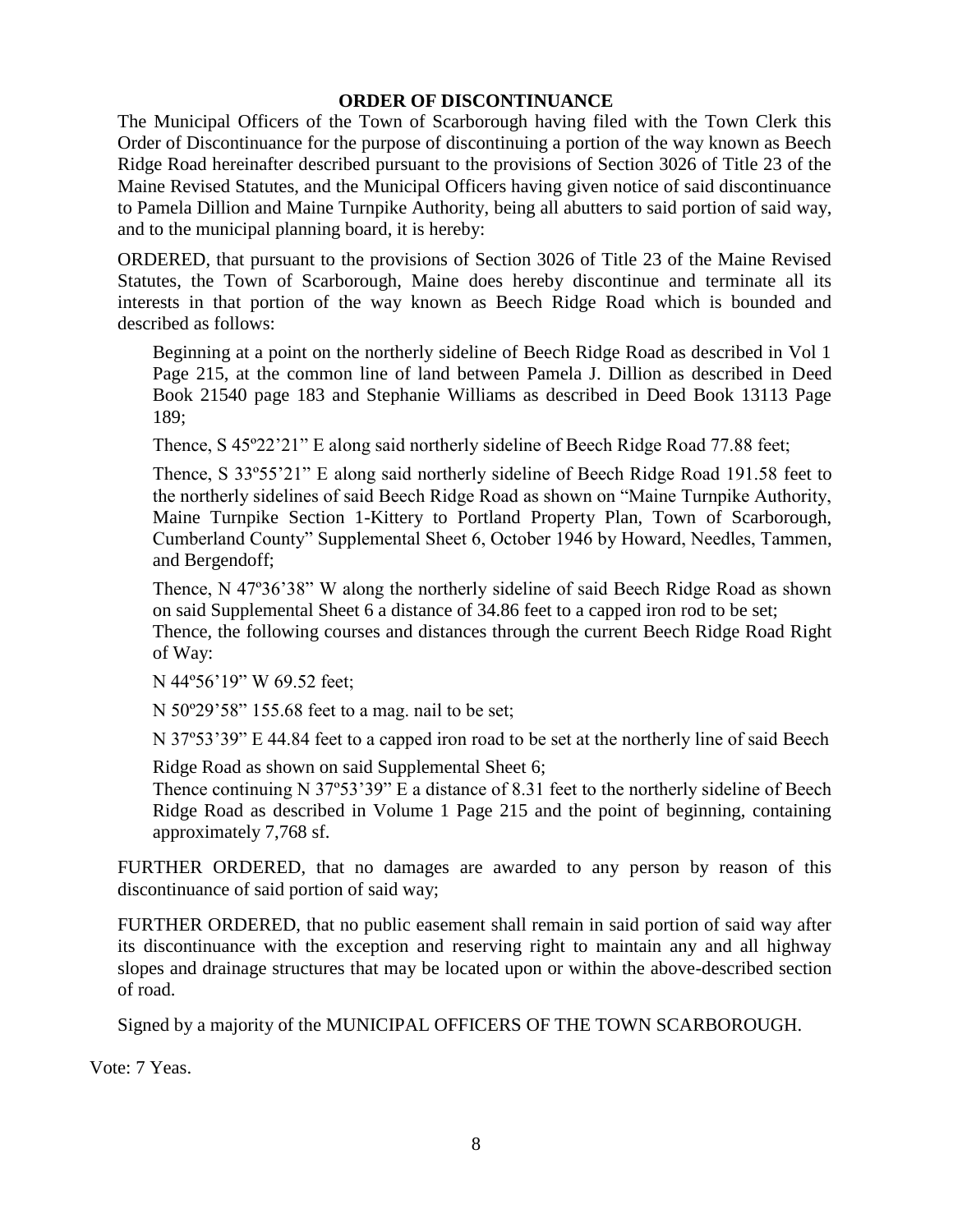#### **NEW BUSINESS:**

**Order No. 17-062. Act on the request to certify the results from the June 13th School Budget Validation Referendum and the Municipal Referendum.** *[Town Clerk]* Motion by Councilor St. Clair, seconded by Councilor Caiazzo, to move approval on the request to certify the results from the June 13th School Budget Validation Referendum and the Municipal Referendum, as follows:

Presented for certification by the Town Council, are the election results for the Special Municipal Referendum Election and the Special School Budget Referendum Election that were held on Tuesday, June 13, 2017:

#### **Municipal Referendum on Fueling Station**

Yes:  $3,021*$ No: 1,160 Blanks: 54

### **School Budget Validation Referendum**

Yes: 1,822 No: 2,408\* Blanks: 7

There are approximately 16,851 active voters on our voter registration list for this Election [does not included same day registration]. There were  $4,237$  voters who cast ballots in the June  $13<sup>th</sup>$ Election. There were 1,436 absentee ballots issued, of which 1,401 were accepted and processed. The percentage for voter turnout for this Election was 25%.

\*The winners are indicated with an asterisk.

### Vote: 7 Yeas.

**Order No. 17-063. First reading and schedule a public hearing and the second reading on the FY2018 Municipal/School Budget.** *[Finance Committee]* The following individual spoke on this item:

- Ben Howard of Windsor Pines Drive spoke on the budget referendum and the process. He also spoke about the future and what could come – students have more on-line opportunities to learn. We should look to other ways to save money.
- Kelly Murphy of Woodfield Drive and Chair of the Board of Education noted that the overall tax burden would increase 3.5%. We are not stuck in the past, our schools are very up-to-date.
- Hugh Morgenbesser of Hope Lane spoke on the voter turnout and on the signs that indicated a 7.4% increase, may have been misleading which led to people voting no. We need to invest in our community and schools.
- Tom Heels of Juneberry Lane was curious to know why the teacher's salary were not public and with declining enrollment, maybe a school could be closed; the public doesn't under the crunching of numbers.
- Jean-Marie Caterina of Gorham Road spoke on the voter turnout and that we were the only community that did not pass a budget. She felt that the 7.4% signs were misleading and had not heard from this group as what they would find acceptable.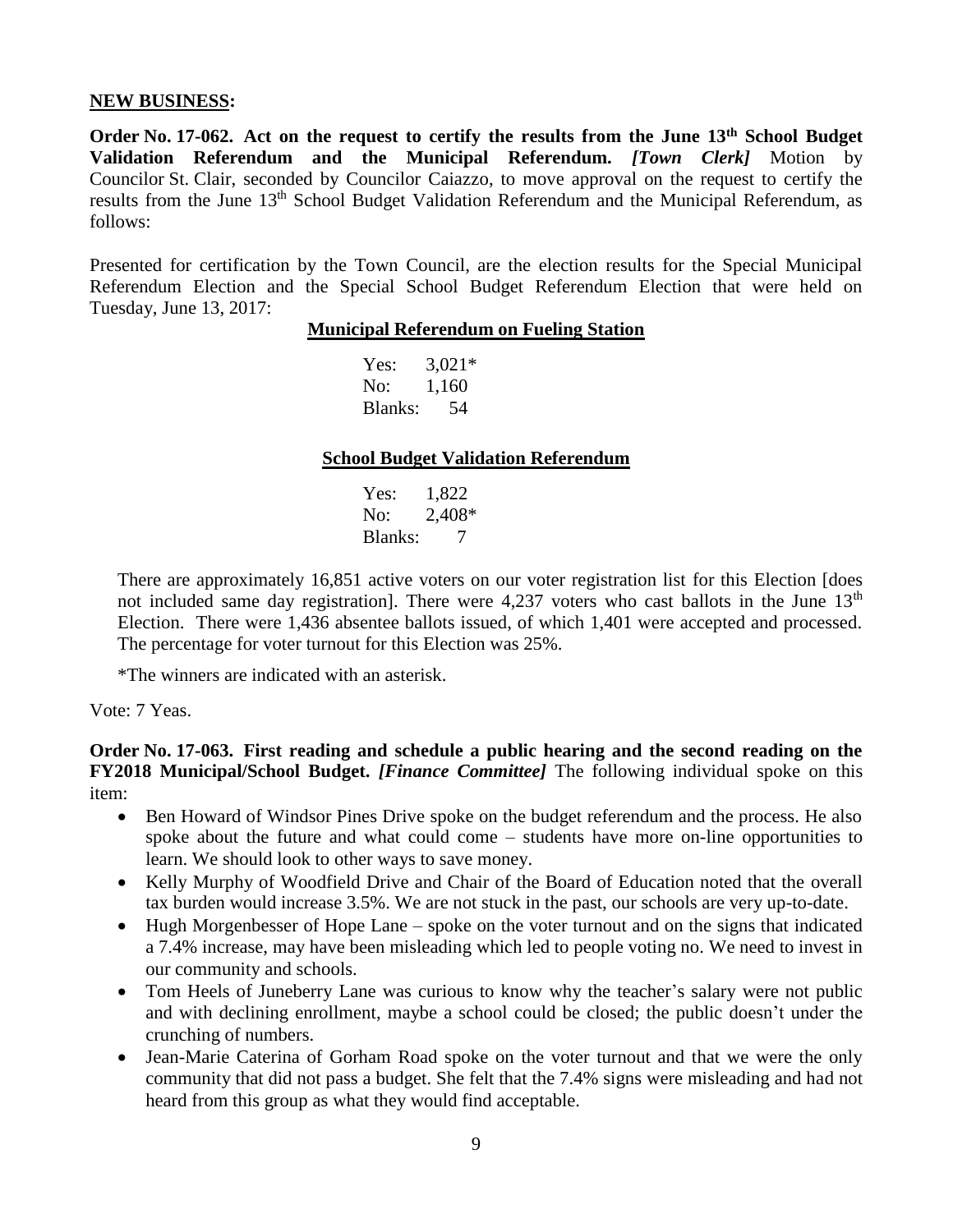Chairman Babine asked the Town Manager to review the process that has and would be followed. Thomas J. Hall, Town Manager, did review the process that would need to be followed. There are time constraints that are needing to be meant. This Order tonight is a starting point. He and the Council Chair have spoken with regards to what would need to take place.

Councilor Hayes noted that the way order is written is that it came from the Finance Committee and it did not. After a brief discussion – it would be changed to the Town manager.

Julie Kukenberger, Superintendent, spoke on why the survey had been put out to the public and continued with the preliminary results She responded to questions that had been asked regarding employee salaries not being public and enrollment.

Motion by Chairman Babine, seconded by Councilor Donovan, to move approval of the first reading on the FY2018 Municipal/School Budget and schedule a public hearing for Wednesday, June 28, 2017 and the second reading for Wednesday, July 5, 2017.

Motion by Chairman Babine, seconded by Councilor Caiazzo, to move approval to amend the main motion to change the third whereas, as follows

**WHEREAS,** the Town Council must resubmit an adjusted School Budget to the Voters for validation no less than ten (10) days and no more than forty-five (45) days from June 13, 2017, with the next School Budget Validation Referendum Election scheduled for July 18, 2017 date to be consistent with any approval of Order No. 17-064; and,

Vote on Amendment: 7 Yeas.

Motion by Councilor Donovan, seconded by Councilor Caiazzo, to move approval to amend the main motion as amended to have the second BE IT Further ordered to read as follows:

**BE IT FURTHER ORDERED**, that the Town Budget is hereby amended to be reduced the Paving Account by **\$71,000**, details of the specific reduction[s] are to be identified at a special workshop of the Town Council and incorporated by amendment at the final reading, for a new Operating Budget of **\$32,589,519**, resulting in the local share for the municipal budget, the sum of **\$18,167,935**.

Vote on Amendment: 7 Yeas.

Main motion as amended:

## **Budget Order for FY2018 Municipal/School Budget**

**WHEREAS,** the Scarborough Town Council adopted FY2018 Operational and Capital Budgets for the Town and the School on May 17, 2017, with the passage of Order No. 17-030; and,

**WHEREAS,** pursuant to State law, the School Budget must be validated by the voters and it failed at a Special School Budget Validation Election held on June 13, 2017; and,

**WHEREAS,** the Town Council must resubmit an adjusted School Budget to the Voters for validation no less than ten (10) days and no more than forty-five (45) days from June 13, 2017, with the next School Budget Validation Referendum Election date consistent with any approval of Order 17-064; and,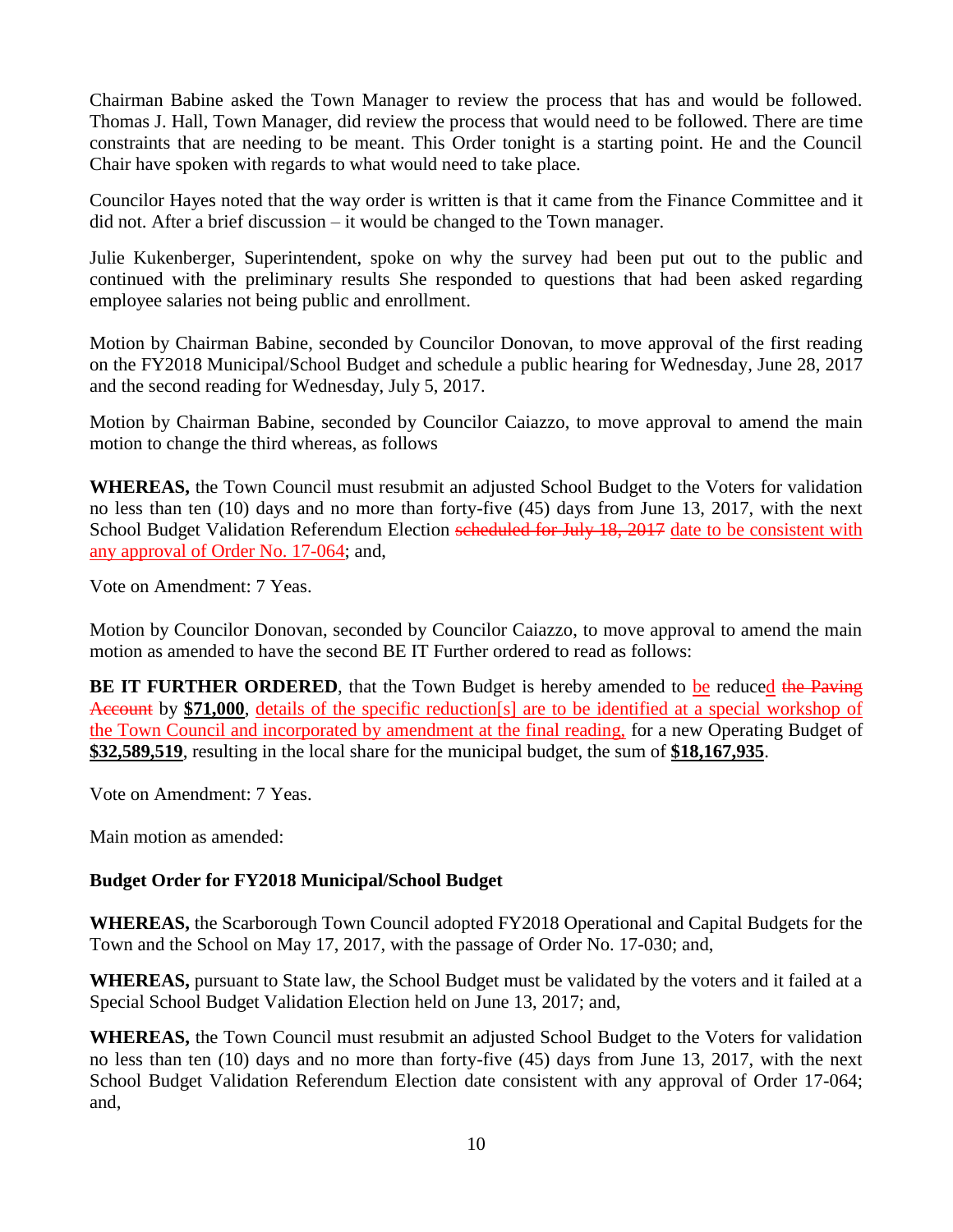**WHEREAS**, in an effort to reach a compromise the Town Council appreciates the need to share in the responsibility of minimizing the impact on the property tax rate and therefore agrees to amend the FY2018 Municipal Budget.

**NOW THEREFORE, BE IT ORDERED,** that the Scarborough Town Council moves approval of the amended Fiscal Year 2018 Town and School Budget in second reading; and,

**BE IT FURTHER ORDERED**, that School Budget be reduced by a total of **\$236,000** and therefore the Scarborough Town Council hereby appropriates, for school purposes, the Education Operating Budget, the new sum of **\$47,175,168**, resulting in the Town of Scarborough raising the sum of **\$42,254,017**, as the local share for the Education Operating Budget.

**BE IT FURTHER ORDERED**, that the Town Budget is hereby amended to be reduced the Paving Account by **\$71,000**, details of the specific reduction[s] are to be identified at a special workshop of the Town Council and incorporated by amendment at the final reading, for a new Operating Budget of **\$32,589,519**, resulting in the local share for the municipal budget, the sum of **\$18,167,935**.

**BE IT FURTHER ORDERED**, that the final result of these changes produces a new Total Net Budget of **\$62,724,112**, resulting in a projected property tax rate increase of **2.99%**.

**BE IT FURTHER ORDERED,** that in the event that the Scarborough School Department receives more State Education Subsidy than the amount included in its Budget, that the entirety be allocated to the School Department's Fund Balance to offset the property taxes in the future.

Vote: 7 Yeas.

Brief recess. Reconvened at 9:20 p.m.

**Order No. 17-064. Act on the request to set the date, time and location of the School Budget Validation Referendum for Tuesday, July 18, 2017.** *[Town Clerk]* Motion by Councilor St. Clair, seconded by Councilor Caiazzo, to move approval on the request to set the date, time and location of the School Budget Validation Referendum for Tuesday, July 18, 2017.

Motion by Councilor St. Clair, seconded by Councilor Hayes, to move approval to amend the main motion to set the date, time and location of the School Budget Validation Referendum for Tuesday, July 25, 2017.

Vote on amendment: 7 Yeas

Vote on main motion as amended: 7 Yeas.

**Order No. 17-060. Act on the request to authorize the Town Manager to expend monies from the Public Safety Building Capital Improvement Account for additional expenditures, in an amount not to exceed \$17,000.00.** *[Town Manager]* Thomas J. Hall, Town Manager, gave a brief overview on the Order.

Motion by Councilor St. Clair, seconded by Councilor Donovan, to move approval on the request to authorize the Town Manager to expend monies from the Public Safety Building Capital Improvement Account for additional expenditures, in an amount not to exceed \$17,000.00.

Vote: 7 Yeas.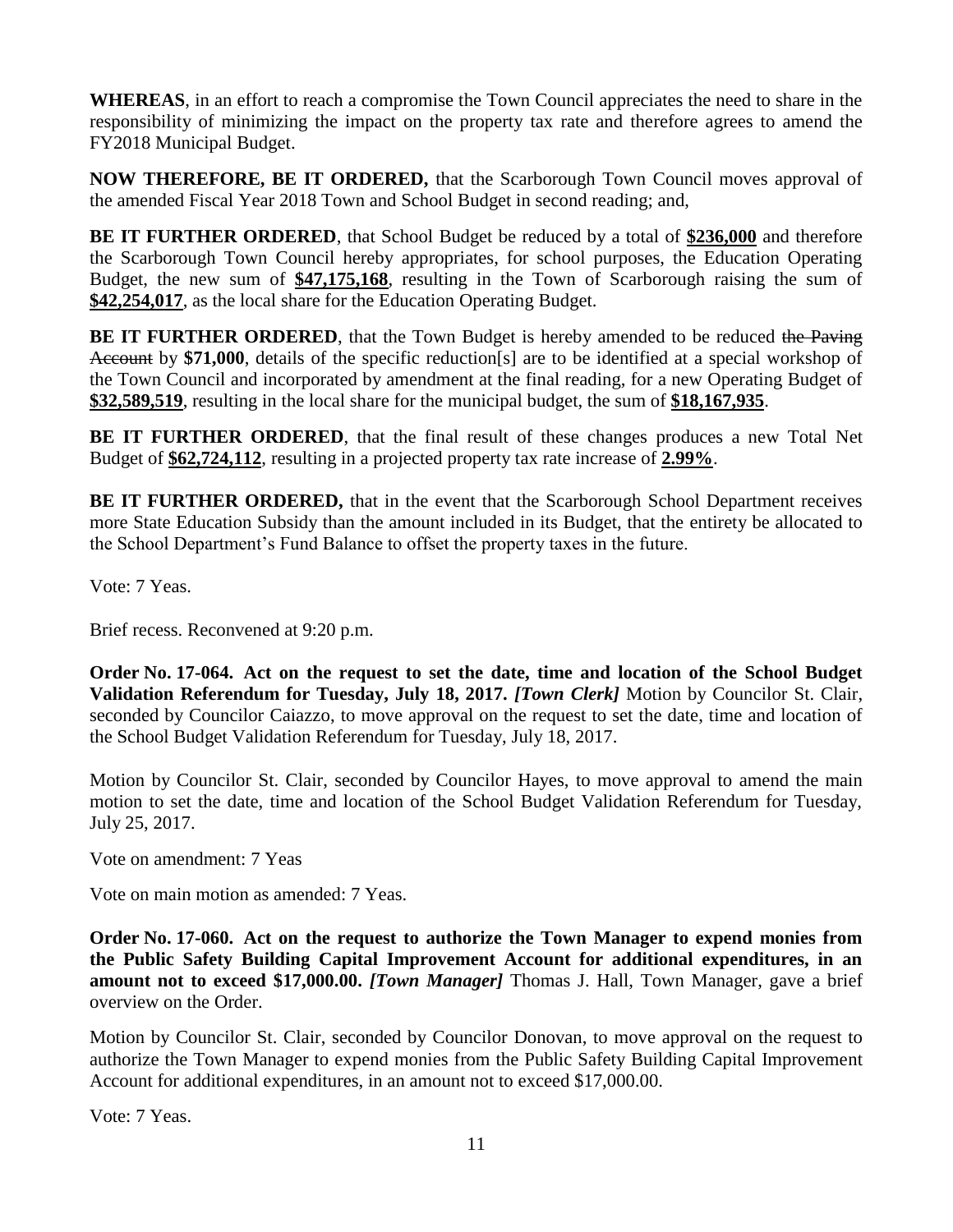**Order No. 17-061. Act on the request to ratify the Collective Bargaining Agreement between the Town of Scarborough and the Scarborough Professional Firefighters Association, IAFF local 3894.** *[Town Manager]* Thomas J. Hall, Town Manager, gave a brief overview on the Order.

Motion by Councilor Donovan, seconded by Councilor Foley, to move approval on the request to ratify the Collective Bargaining Agreement between the Town of Scarborough and the Scarborough Professional Firefighters Association, IAFF local 3894.

Vote: 7 Yeas.

**Item 8. Non Action Items.** None at this time.

## **Item 9. Standing and Special Committee Reports and Liaison Reports.**

- Councilor Donovan gave the following updates: the Pest Management Committee; the Metro Coalition; ecomaine annual meeting; the Energy Committee and the Public Safety Committee.
- Councilor Rowan gave an update on the Senior Advisory Committee.
- Councilor Foley gave an update on the Conservation Commission.
- Councilor St. Clair gave an update the Communications Committee
- Councilor Hayes gave the following updates: the Finance Committee; the Shellfish Conservation Commission and the Coastal Waters & Harbor Committee.
- Councilor Caiazzo gave an update on the Long Range Planning Committee.
- Chairman Babine noted that there would Town Council workshop on the Budget at 6:00 p.m. instead of the workshop on Goals at the next meeting.

**Item 10. Town Manager Report.** Thomas J. Hall, Town Manager, gave updates on the following:

- Avenue Two Workshop was to be this evening; however, there was a site walk and seems to working well – will keep the Council updated.
- Conducted final interviews on Planning Director and hopefully will have someone by the end of the week
- He understood that the new chrome-books were challenging and would like to do some followup training.
- $\bullet$  We need to take about 15 minutes prior to the meeting on June 28<sup>th</sup> to review the Stormwater Permitting.

# **Item 11. Council Member Comments.**

- Councilor Caiazzo apologized to the Town Manager for his action last Thursday. He went on to comment on the vote and the budget and comments that had been made in a newspaper article. Put community first.
- Councilor Hayes also commented on the budget and agreed with Councilor Caiazzo's comment. We need to understand what the community wants.
- Councilor Foley spoke on the rescue at Higgins Beach and acknowledge those who help with rescue. She too spoke on the Budget and the discussion around it. Happy first day of Summer!
- Councilor Rowan noted that when he spoke with residents they really did not know what the signs meant as well as the ad that had been put in the newspaper. He spoke on the Public Safety Open House and the need for a new facility. He thanked Councilor St. Clair and the other Councilors who manned the table at the Polls.
- Councilor Donovan congratulated the Girls Softball Team on earning the State Championship as well as the Boys Outdoor Track Team on their winning the State Championship.